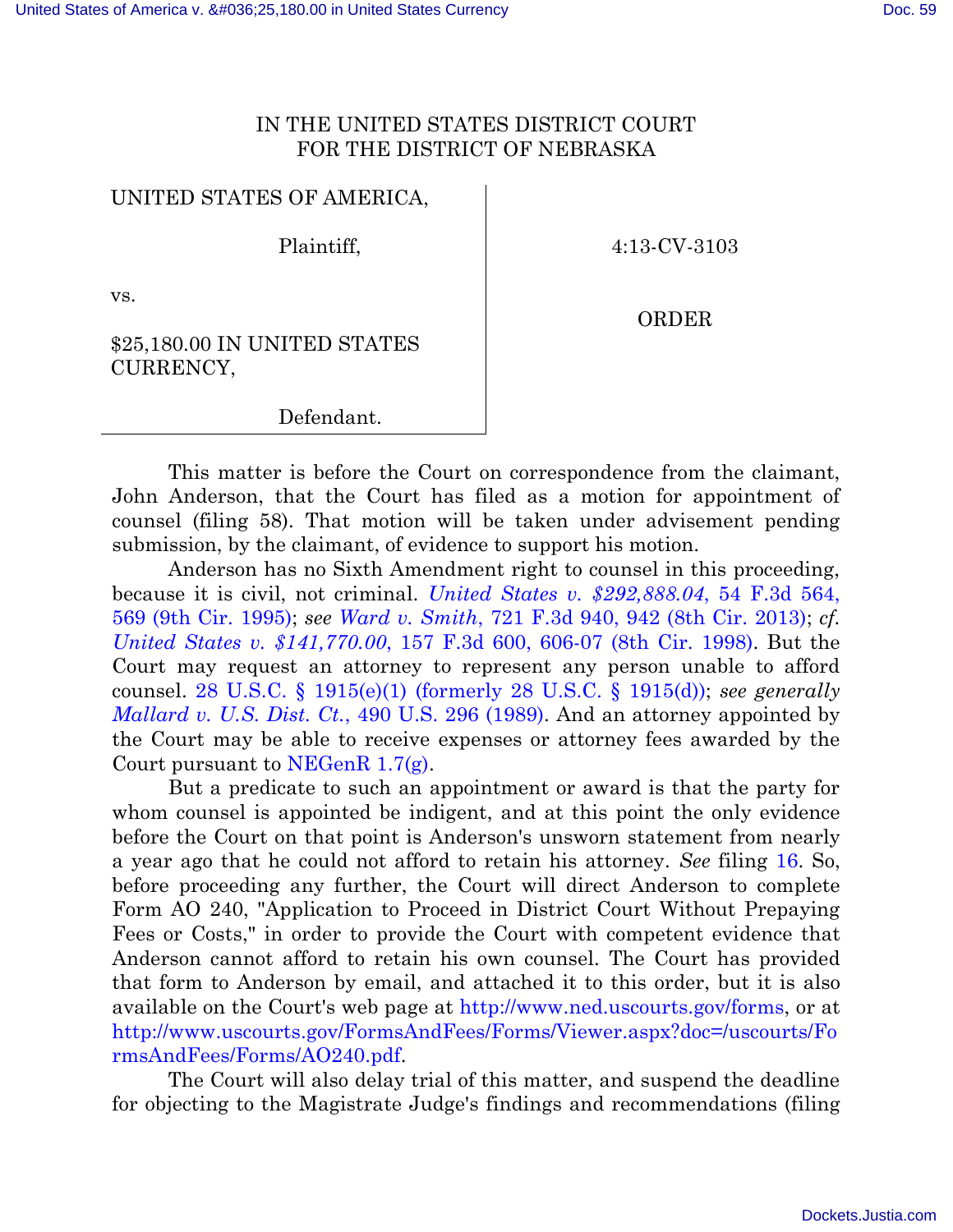[56\)](https://ecf.ned.uscourts.gov/doc1/11313044286) regarding Anderson's motion for summary judgment (filing [23\)](https://ecf.ned.uscourts.gov/doc1/11312939427), until Anderson's request for appointment of counsel is resolved.

IT IS ORDERED:

- 1. Anderson shall complete Form AO 240 and file the completed form with the Court on or before July 7, 2014.
- 2. The Clerk of the Court shall set a case management deadline of July 7, 2014 with the following docket text: Check on Form AO 240.
- 3. The pretrial conference set for July 1, 2014, and the jury trial set to commence on July 15, 2014, are canceled until further order of the Court.
- 4. The deadline for objecting to the Magistrate Judge's Findings and Recommendation (filing [56\)](https://ecf.ned.uscourts.gov/doc1/11313044286) is terminated until further order of the Court.

Dated this 19th day of June, 2014.

BY THE COURT:

 $\beta\phi$ hn M. Gerrard nited States District Judge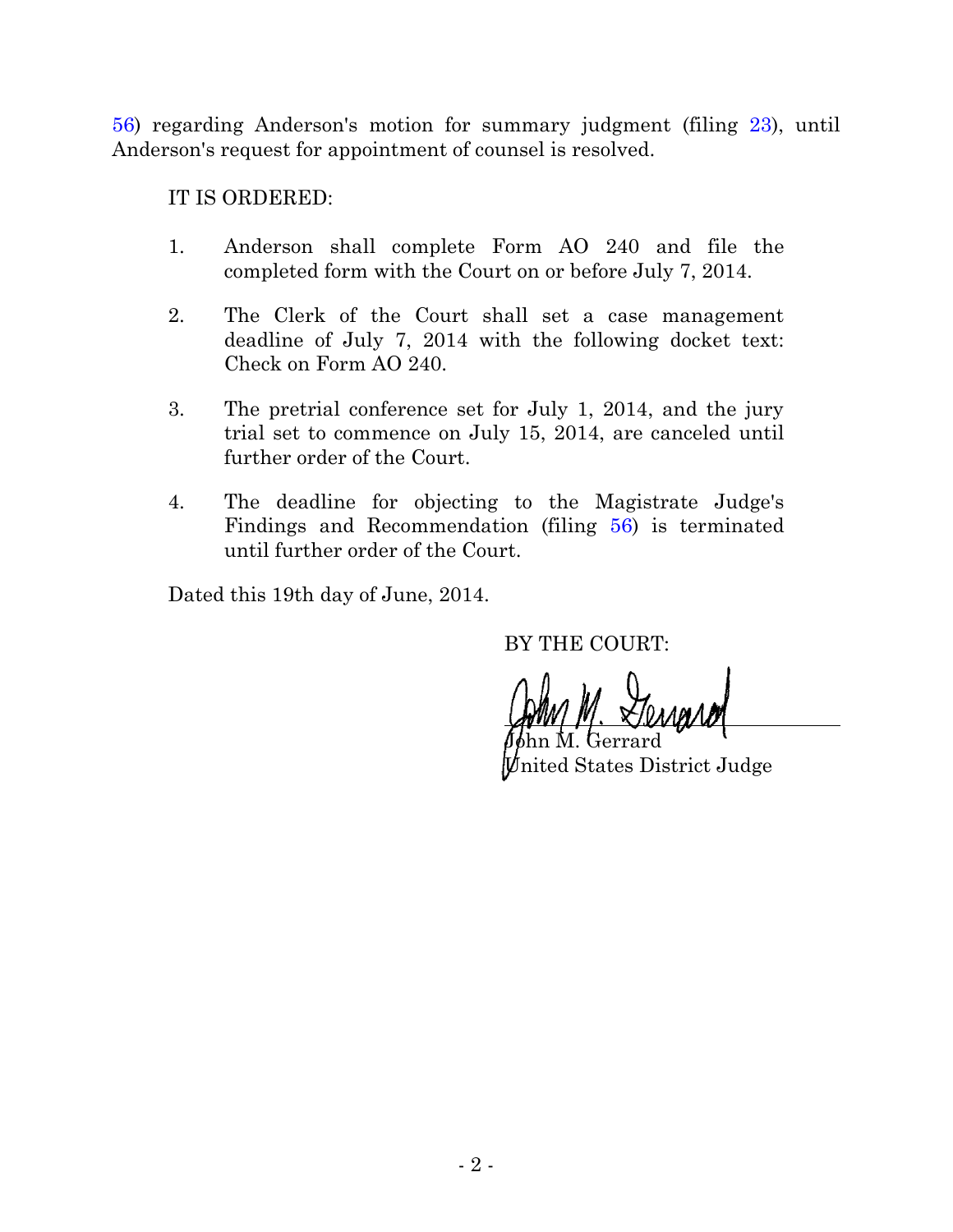AO 240 (Rev. 07/10) Application to Proceed in District Court Without Prepaying Fees or Costs (Short Form)

# UNITED STATES DISTRICT COURT

for the

) ) ) ) )

*Plaintiff/Petitioner*

v. Civil Action No.

*Defendant/Respondent*

#### **APPLICATION TO PROCEED IN DISTRICT COURT WITHOUT PREPAYING FEES OR COSTS (Short Form)**

I am a plaintiff or petitioner in this case and declare that I am unable to pay the costs of these proceedings and that I am entitled to the relief requested.

In support of this application, I answer the following questions under penalty of perjury:

1. *If incarcerated.* I am being held at: .

If employed there, or have an account in the institution, I have attached to this document a statement certified by the appropriate institutional officer showing all receipts, expenditures, and balances during the last six months for any institutional account in my name. I am also submitting a similar statement from any other institution where I was incarcerated during the last six months.

2. *If not incarcerated.* If I am employed, my employer's name and address are:

My gross pay or wages are:  $\frac{1}{2}$ , and my take-home pay or wages are:  $\frac{1}{2}$  per

*(specify pay period)* .

3. *Other Income.* In the past 12 months, I have received income from the following sources *(check all that apply)*:

| (a) Business, profession, or other self-employment | $\Box$ Yes | $\Box$ No |
|----------------------------------------------------|------------|-----------|
| (b) Rent payments, interest, or dividends          | $\Box$ Yes | $\Box$ No |
| (c) Pension, annuity, or life insurance payments   | $\Box$ Yes | $\Box$ No |
| (d) Disability, or worker's compensation payments  | $\Box$ Yes | $\Box$ No |
| (e) Gifts, or inheritances                         | $\Box$ Yes | $\Box$ No |
| (f) Any other sources                              | $\Box$ Yes | $\Box$ No |

*If you answered "Yes" to any question above, describe below or on separate pages each source of money and state the amount that you received and what you expect to receive in the future.*